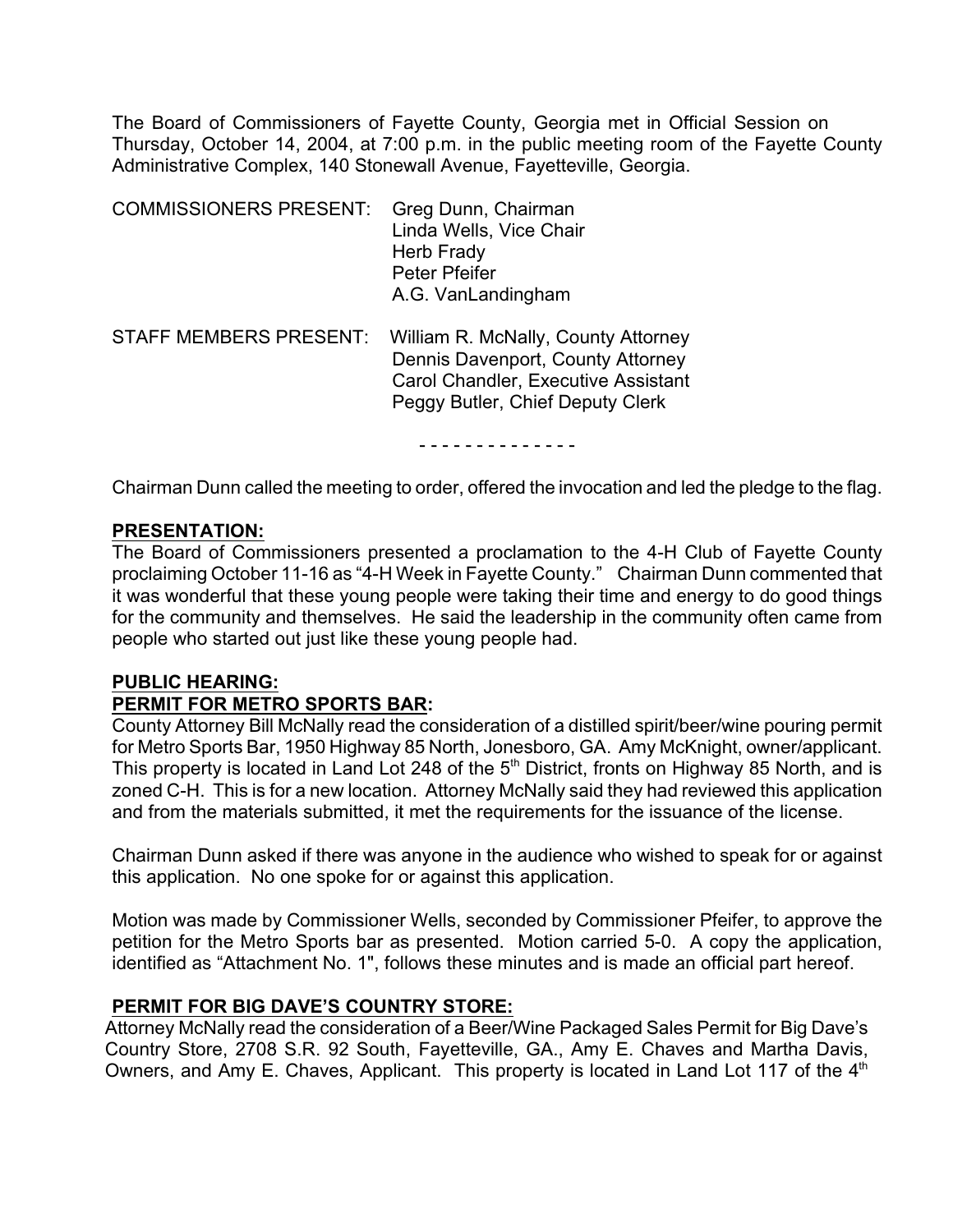District and is zoned C-C. This is for a change of ownership. Attorney McNally said they had reviewed the materials submitted on this application and it met the requirements for approval.

Chairman Dunn asked if there was anyone in the audience who wished to speak for or against this application. No one spoke for or against this application.

Motion was made by Commissioner Wells, seconded by Commissioner Pfeifer, to approve the permit for Big Dave's as presented. Motion carried 5-0. A copy of the application, identified as "Attachment No. 2", follows these minutes and is made an official part hereof.

### **NEW BUSINESS:**

# **REQUEST FROM THE FAYETTE FLYERS OF GEORGIA**:

David Keller, the club president of the Fayette Flyers of Georgia Radio Control Model Airplane Club said he was speaking as a representative of those who had an interest in this hobby. He said his primary purpose of his presentation was to provide the Board with a greater knowledge of radio-controlled aircraft and ask the Board to consider the study of a recreational facility within Fayette County for the purpose of supporting the hobby of radio-controlled airplanes, cars, boats and model rockets.He said their organization was dedicated to flying radiocontrolled aircraft.He said they had lost membership over the past years due to losing flying fields. He said their membership ran from 8 year old members to members who were more than 80 years old. He said their membership primarily came from Fayette County but they welcomed members from throughout the metro Atlanta area.

He said their club was founded in 1977. He said over the last 27 years they had six different flying fields. He said the typical pattern for them was that they could locate a facility but could not keep it long enough to develop it.

He said their club was governed by bylaws approved through the AMA (Academy of Model Aeronautics). He said they had safety rules and field rules that further governed their activities to ensure that all members were safe and considerate members of the local community. He said he had several members of his organization with him tonight.

Mr. Keller said all members of their club are required to join AMA, which is a national organization that promoted and controlled the hobby sport of radio-controlled airplanes, boats, cars and model rockets. He said AMA provides \$2.5 million of liability coverage to each member and to site owners and the club itself.

He said the club was community oriented. He said they had done several fund raisers for charitable contributions to various organizations. He said one of their members had been very involved with the Fayette Schools and the Science Olympiad.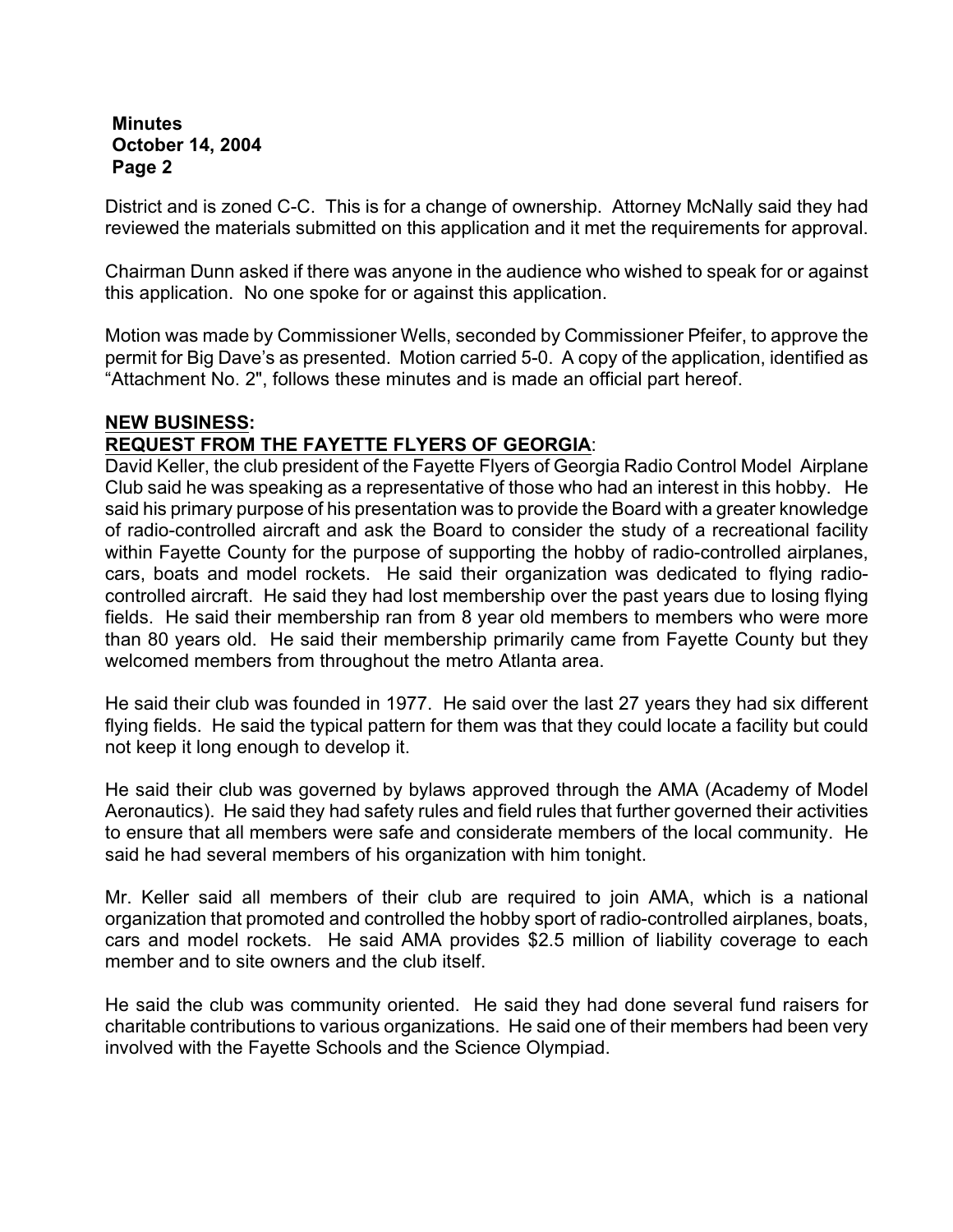He said they were asking the Board for assistance in locating a flying field. He said that would entail a runway, taxi area, pits, place for spectators, parking and land sufficient for overflying. He said the area should include approximately 40 acres.

He said the airplanes they flew weighed from less than a pound to up to 50 pounds. He said as a club they hosted a lot of activities. He said for the past three years they had hosted the Southeast Electric Flight Festival. He said this festival brought a lot of money into the community.

Commissioner Pfeifer asked about the overflight areas. Mr. Keller said the AMA said they did not want the planes flying over residential areas, highways and areas of public use where if an airplane were to come down there would be a potential for damage.

Commissioner Pfeifer asked what kind of noises were generated from these planes. Mr. Keller said they were more than 70/80 decibels. He said they had requirements for mufflers and to maintain reasonable noise levels.

Commissioner Frady asked when did they had these flights. Mr. Keller responded that they did not fly before 9:00 a.m., Monday thru Sunday.

Commissioner VanLandingham asked if the area the club was asking the Board to help secure have to be fenced. Mr. Keller said it did not have to be but he said for most of the flying fields they had put a fence and gate for liability purposes.

Chairman Dunn asked exactly what were they actually asking the Board to do. Mr. Keller said the reality of it was they were able to find a facility but not able to keep one. He said they could pay a reasonable lease. They said they would like to bring their annual event back to Fayette County which would also bring revenue into the County.

Chairman Dunn asked why their membership was declining. Mr. Keller said not being able to stay in one place, members moved on to another club.

Commissioner Frady asked what did they did to improve the property. Mr. Keller said they wold keep it low cut and seed a runway with Bermuda grass.

Chairman Dunn asked what percentage of the members were from Fayette County. Mr. Keller said about 54% were Fayette County residents.

The Commissioners said there was a piece of property on Redwine and Highway 74 that they hoped to get the deed to soon. The Board said they would look at it for a possible site for the club.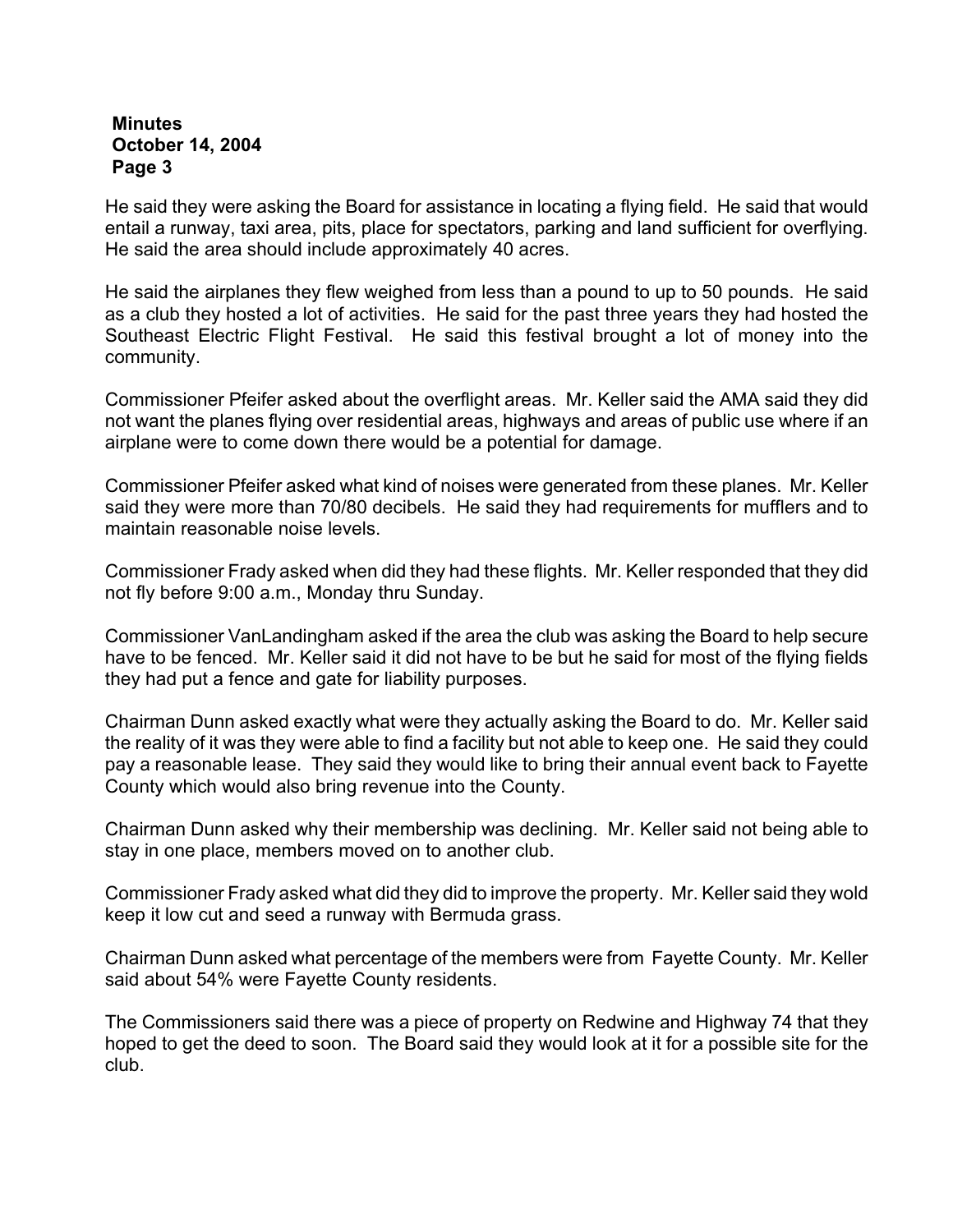Commissioner Wells said that Anita Godbee, the Recreation Director, would know if there was anything the County currently had that would be remotely possible. She said that would be a good place to start.

Commissioner Pfeifer said he would like to see the Recreation Department involved.

**CONSENT AGENDA:** Motion was made by Commissioner Wells, seconded by Commissioner VanLandingham, to approve the Consent Agenda as presented. Motion carried 5-0.

## **BID AWARD TO METRO ASPHALT PAVING:**

Recommendation by Anita Godbee, Director of Parks and Recreation, to award the bid for the paving of the Kiwanis T-ball parking lot to the low bidder, Metro Asphalt Paving, in the amount of \$41,411. A copy of the contract, identified as "Attachment No. 3", follows these minutes and is made an official part hereof.

# **SALE OF UNSERVICEABLE ITEMS:**

Approval to sell unserviceable items at the October 16, 2004 auction.

## **APPOINTMENT TO THE MCINTOSH TRAIL COMMUNITY SERVICE BOARD:**

Appointment of Ken Schall to the McIntosh Trail Community Service Board for a two year term commencing retroactively to July 1, 2004 and ending June 30, 2006.

## **MYSTERY SHOPPER AGREEMENT:**

Execution of agreement between Fayette County and "A Customer's Point of View" for mystery shopper services. A copy of the agreement, identified as "Attachment No. 4," follows these minutes and is made an official part hereof.

## **DONATION TO THE LIBRARY FROM ALLAN VIGIL FORD:**

Approval to accept a \$250.00 donation to the Library from Allan Vigil Ford and to make appropriate budget adjustments.

## **STREET LIGHT DISTRICT - HORSEMEN'S RUN:**

Approval of Horsemen's Run (Phase Three) subdivision as a Street Light District in Fayette County. A copy of the request, identified as "Attachment No. 5", follows these minutes and is made an official part hereof.

## **BOARD MINUTES APPROVED:**

Approval of minutes for Board of Commissioners meeting held on October 6, 2004.

## **PUBLIC COMMENT:**

Members of the public are allowed up to five minutes each to address the Board on issues of concern other than those items which are on this evening's agenda.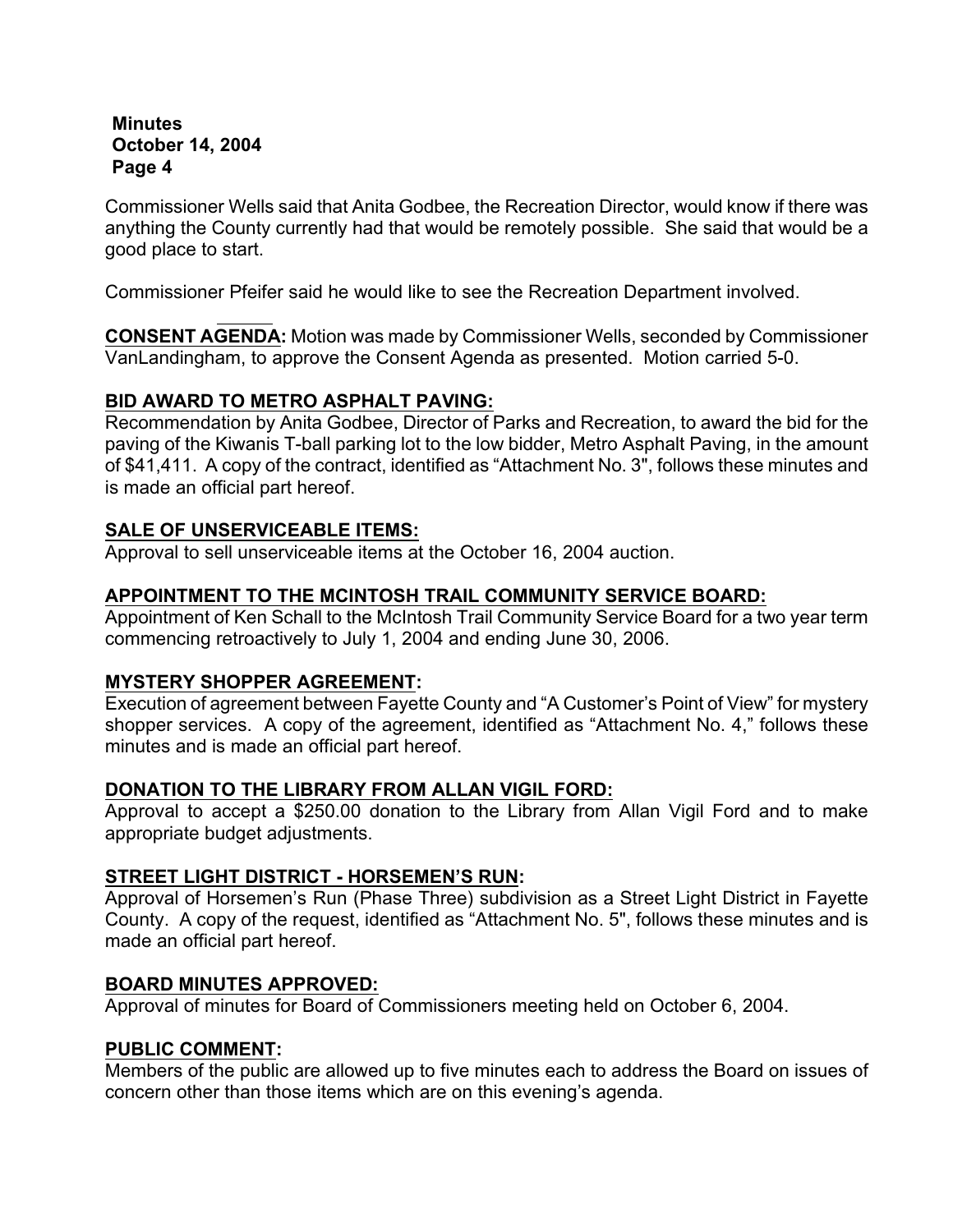**CHRIS BORCIK,** 125 Scenic Court, Fayetteville**,** stated he was a member of the Church of Jesus Christ of the Latter Day Saints. He asked the Board to reconsider his request to use Heritage Park to hold a Christmas celebration in December. He said they had done this last year on December 21 and it provided an opportunity for area church choirs to sing at the park. He said this was well received by those who attended. He said when he submitted the request again this year he was told that the Board was reconsidering policies as in regards to the use of Heritage Park. He said he was hoping they would table this agenda until the end of the year and attend the event.

Chairman Dunn said he wanted to clarify that they were studying the situation and were not ready to vote on it. He said it was a difficult issue. They were not just talking about Heritage Park but all County facilities. He said there were hundreds of people who made requests throughout the year. He said they were trying to come up with a policy that would be fair to everyone but not put the County in a position where things that would not fit our community would be happening on County taxpayer property.

Commissioner Wells said they were able to agree on some issues but not all of them. She said they had about six items that were still not resolved. She said in the meantime everything had been suspended and they were making no exceptions.

#### **STAFF REPORTS:**

**BILL MCNALLY:** Attorney McNally requested an Executive Session to discuss three legal items.

**EXECUTIVE SESSION:** Motion was made by Commissioner Wells, seconded by Commissioner Frady, to adjourn to Executive Session to consider three legal items. Motion carried 5-0.

**LEGAL:** Attorney Davenport discussed a legal item with the Board.

Motion was made by Commissioner Wells, seconded by Commissioner VanLandingham, for the attorney to proceed in this matter. Motion carried 5-0.

**LEGAL:** Attorney McNally discussed a legal item with the Board.

The Board took no action on this matter.

**LEGAL:** Attorney McNally discussed a legal item with the Board.

Motion was made by Commissioner Wells, seconded by Commissioner Dunn, for the attorney to proceed in this matter. Motion carried 5-0.